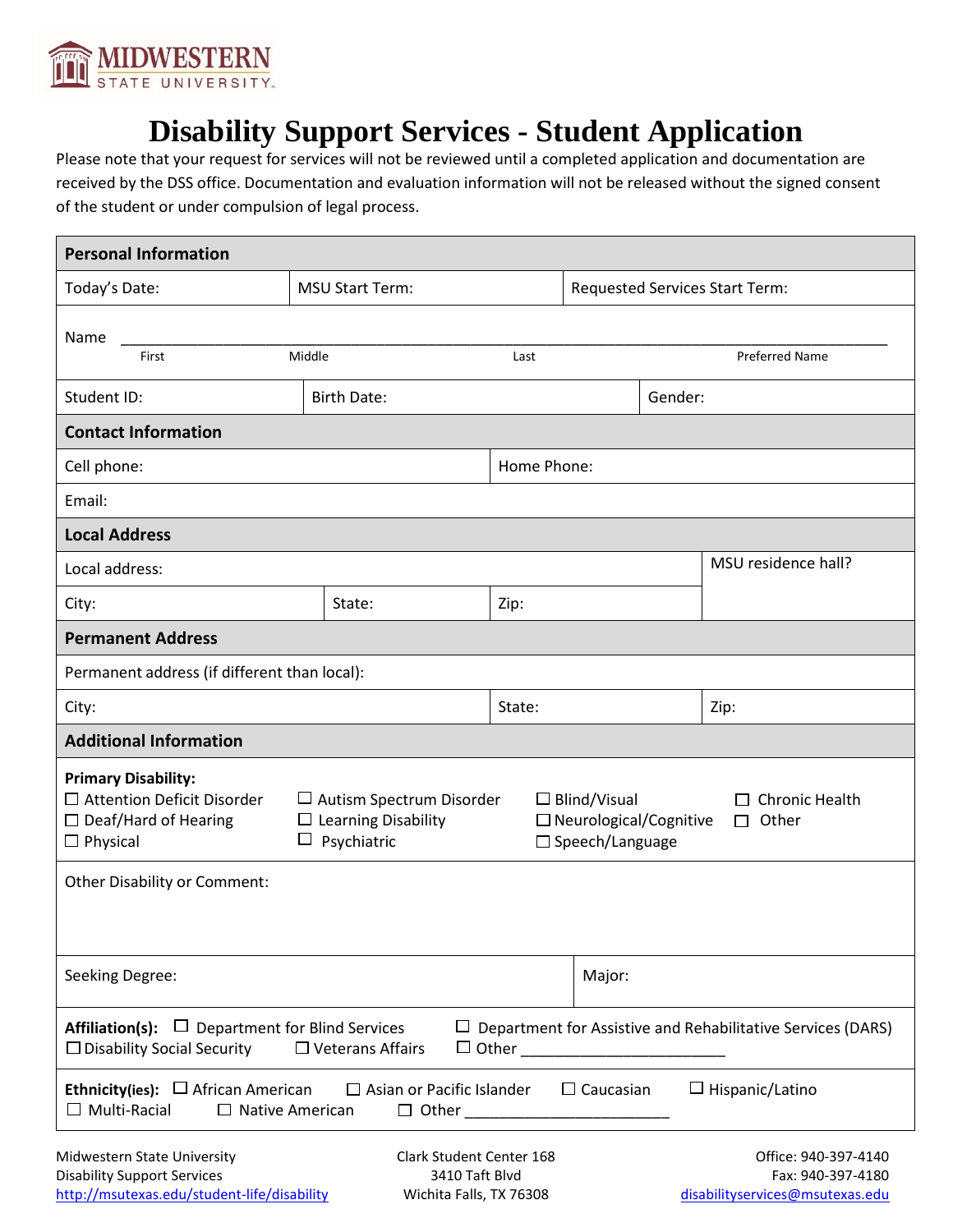| <b>Campus Location(s):</b> $\Box$ Distance Education          | $\Box$ Dual Credit Campus<br>□ Main Campus □ Flower Mound                                                                                                                                                                                                                                                                                                                                                              |
|---------------------------------------------------------------|------------------------------------------------------------------------------------------------------------------------------------------------------------------------------------------------------------------------------------------------------------------------------------------------------------------------------------------------------------------------------------------------------------------------|
|                                                               | What accommodations have you previously used, if applicable?                                                                                                                                                                                                                                                                                                                                                           |
| documentation submitted to the office.                        | Please list the accommodations and services you are requesting. Please note: Accommodations must be supported by                                                                                                                                                                                                                                                                                                       |
|                                                               | Physician's and/or Therapist's Name and Address:                                                                                                                                                                                                                                                                                                                                                                       |
| Date of diagnosis:                                            |                                                                                                                                                                                                                                                                                                                                                                                                                        |
|                                                               | Medications (please list all medications you are currently taking):                                                                                                                                                                                                                                                                                                                                                    |
|                                                               | I understand that in order for the DSS office to verify my disability DSS must obtain pertinent student evaluations,<br>psychological reports, transcripts, and medical reports. I understand that no one other than DSS personnel has<br>immediate access to my DSS files, and that any information regarding my disability shall be considered confidential and<br>will only be shared with on a need-to-know basis. |
| $\Box$ Agree<br><b>Additional Note or Comment:</b>            |                                                                                                                                                                                                                                                                                                                                                                                                                        |
| How did you learn about DSS services?<br>$\Box$ College staff | $\Box$ ADA statement on course syllabus $\Box$ Adult rehabilitation agency $\Box$ Another student $\Box$ College instructor<br>$\Box$ High school<br>$\Box$ College catalog/course schedule<br>$\Box$ Parent<br>$\Box$ Self<br>$\square$ Website                                                                                                                                                                       |
|                                                               | Emergency Contact (please include relationship, address, phone, and email):                                                                                                                                                                                                                                                                                                                                            |
| What is the best way to contact you? $\Box$ Email             | $\Box$ Cell Phone<br>$\Box$ Home Phone<br>$\Box$ Other:                                                                                                                                                                                                                                                                                                                                                                |